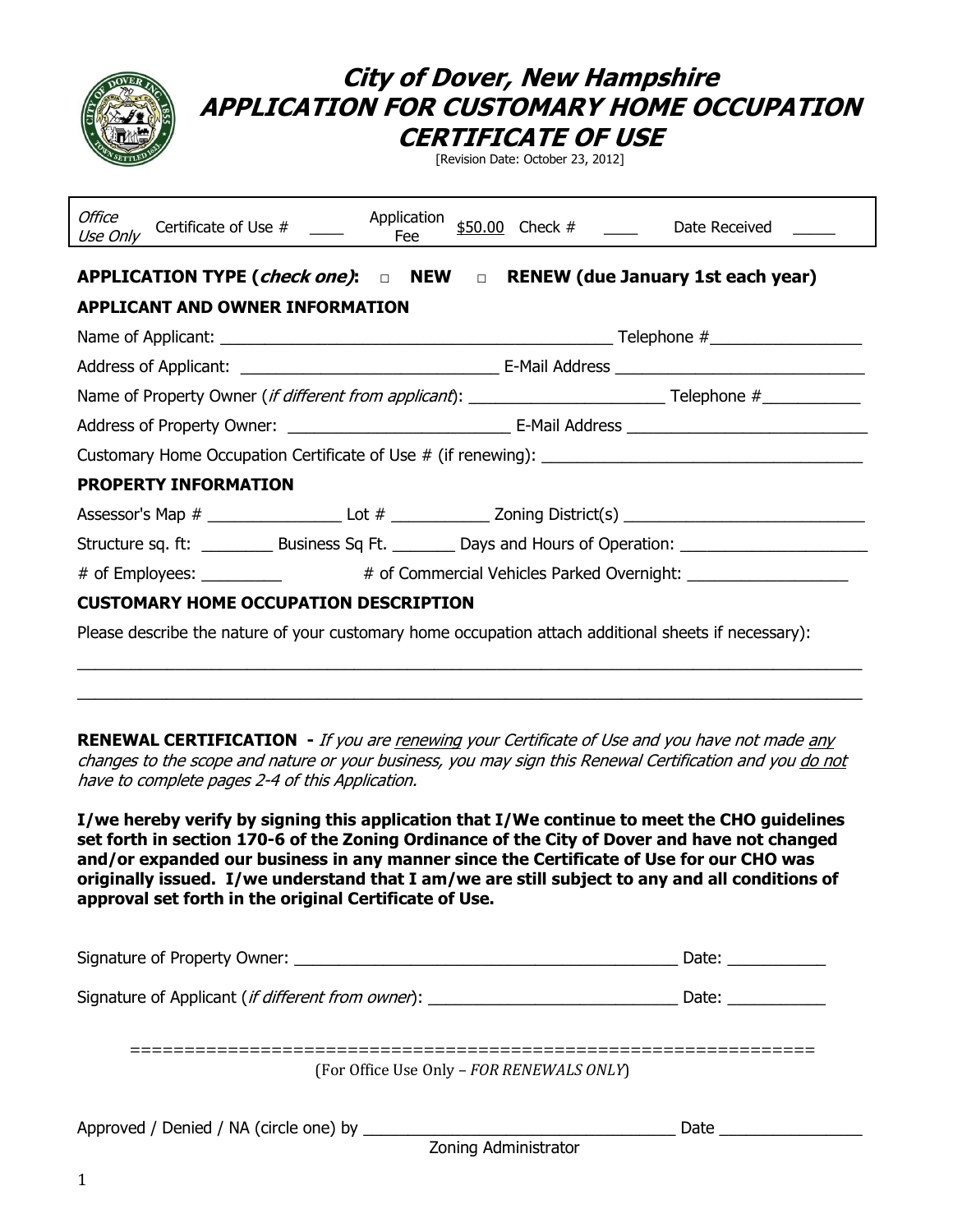# **CUSTOMARY HOME OCCUPATION QUESTIONS**

| Yes    | No (check one) |                                                                                                                                                                                                                                                                                                                                        |
|--------|----------------|----------------------------------------------------------------------------------------------------------------------------------------------------------------------------------------------------------------------------------------------------------------------------------------------------------------------------------------|
| □      | $\Box$         | Has the applicant or the property owner ever obtained a Customary Home<br>Occupation (CHO) Certificate of Use from the Planning Department for this<br>property?                                                                                                                                                                       |
| $\Box$ | □              | Does the applicant reside at the dwelling unit for which the CHO Certificate of Use<br>is being requested? This is required for all CHO Certificates of Use.                                                                                                                                                                           |
| $\Box$ | $\Box$         | Will the CHO be operated entirely within the applicant's dwelling or entirely<br>within an accessory structure? If no, stop; this is not an allowed use in a<br>residential district.                                                                                                                                                  |
| □      | $\Box$         | Will the CHO use more than twenty-five (25%) percent of the net floor area of the<br>principal and any accessory building, not to exceed six hundred (600) square feet?<br>(The floor area may include a finished basement, finished attic or attached<br>garage). If yes, stop; this is not an allowed use in a residential district. |
| □      | $\Box$         | Will the CHO involve the use or storage of tractor trailers, semi-trucks, or heavy<br>equipment such as construction equipment used in a business? If yes, stop; this<br>is not an allowed use in a residential district.                                                                                                              |
| $\Box$ | $\Box$         | Will the CHO employ more than one person in addition to those who are<br>permanent residents of the dwelling unit in which the home occupation is<br>conducted? If yes, stop; this is not an allowed use in a residential district.                                                                                                    |
| □      | $\Box$         | Will there be any employees coming to the site at any time to receive instructions<br>for the day, week, month, or year?                                                                                                                                                                                                               |
| □      | $\Box$         | Will any of the employees be coming to the site to do any administrative work for<br>the business?                                                                                                                                                                                                                                     |
| □      | $\Box$         | Do you use your dwelling as an office for business administration activities for<br>work/jobs completed off the premises?                                                                                                                                                                                                              |
| □      | □              | Is there any wholesale or retail business being conducted? If yes, please explain<br>process in Customary Home Occupation Description block above in detail.                                                                                                                                                                           |
| $\Box$ | □              | If yes, will the wholesale or retail business be conducted entirely by mail?                                                                                                                                                                                                                                                           |
| □      | □              | If yes, will it involve the sale of merchandise other than sales of products<br>or goods produced or fabricated on the premises?                                                                                                                                                                                                       |
| □      | □              | Will the CHO produce any noxious matter or perceptible noise? If yes, Stop; this<br>is NOT an allowed use.                                                                                                                                                                                                                             |
| ப      | $\Box$         | Will there be toxic, explosive, flammable, combustible, corrosive, etiologic,<br>radioactive, or other restricted materials used or stored on the site. If yes, Stop;<br>this is NOT an allowed use.                                                                                                                                   |
| ப      | $\Box$         | Will there be any alterations of the residential appearance, including creation of a<br>separate entrance to the dwelling?                                                                                                                                                                                                             |
| ப      | □              | Has a recent addition been on the home for at least one year before home<br>occupation is applied for? (if not applicable, please indicate so)                                                                                                                                                                                         |
| ப      | $\Box$         | Will there be a Commercial telephone directory listing, radio, or television service,<br>used to advertise the location of the CHO to the general public?                                                                                                                                                                              |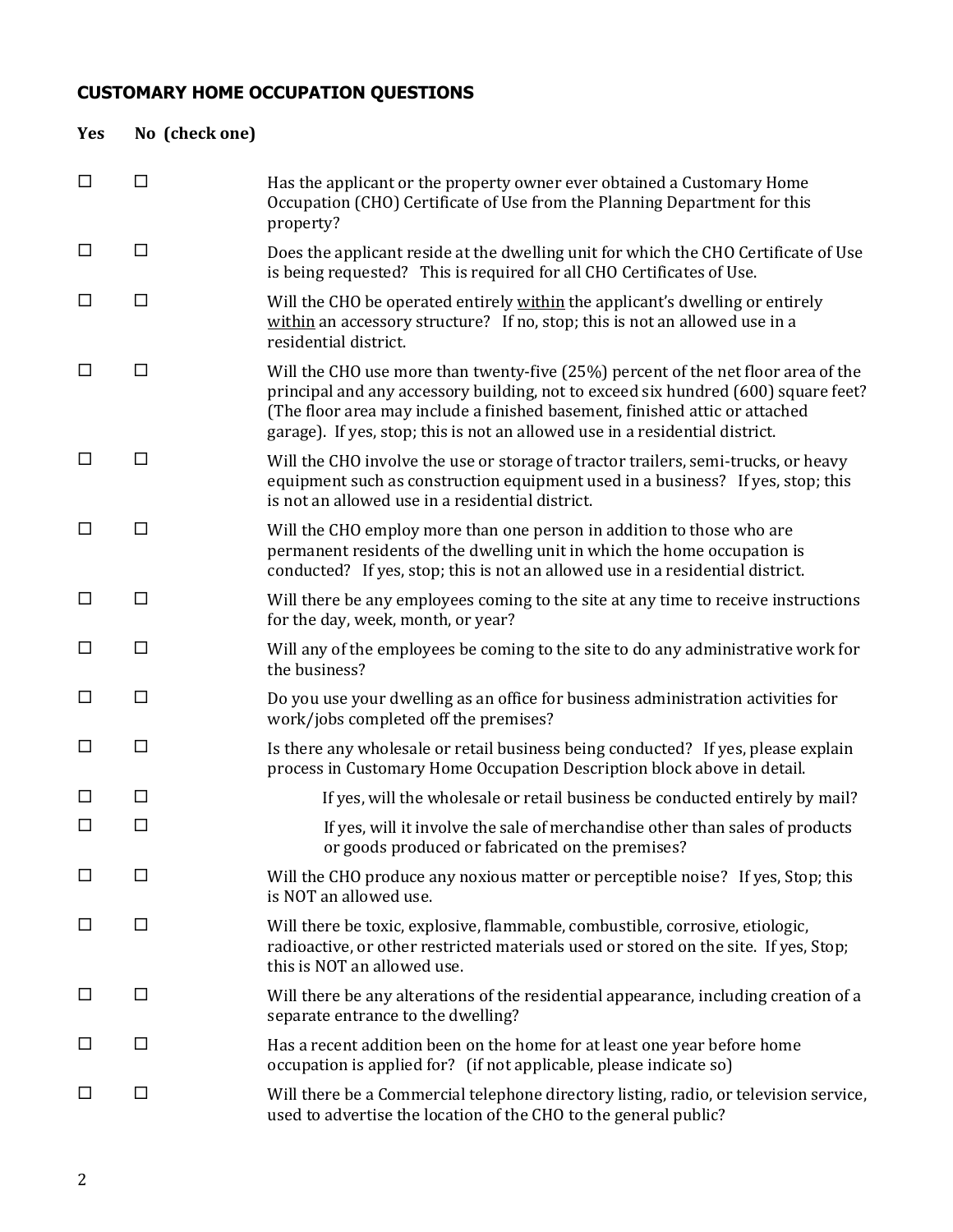| <b>Yes</b> | No (check one) |                                                                                                                                                                                                    |
|------------|----------------|----------------------------------------------------------------------------------------------------------------------------------------------------------------------------------------------------|
| $\Box$     | □              | Will there be more than one vehicle utilized in the business? If yes, Stop; this is<br>NOT an allowed use.                                                                                         |
| □          | □              | Will there be a sign larger than 2 square feet in area? If yes, Stop; this is NOT an<br>allowed use.                                                                                               |
| □          | □              | Will the sign be illuminated? If yes, STOP; this is NOT an allowed use.                                                                                                                            |
| $\Box$     | □              | Will there be parties (more than twice a month) for the purpose of selling<br>merchandise or taking orders? (Traffic and parking concerns)                                                         |
| $\Box$     | П              | Will one (1) additional off-street parking space be provided (for a total of (2) two)<br>for the home occupation?                                                                                  |
| $\Box$     | П              | Will there be display visible from the street of goods, materials, or products<br>connected with the home occupation? If yes, Stop; this is NOT an allowed use.                                    |
| $\Box$     | □              | Will there be materials, which decompose by detonations?                                                                                                                                           |
| $\Box$     | □              | Will there be additional points of access to any street, road, or highway? If yes,<br>any proposed curb cuts (driveways) must conform to City's driveway ordinance<br>and requires a valid permit. |

## **This application must be accompanied by the following:**

- Site plan drawing with:
	- $\circ$  All building dimensions (including any additions, if applicable)
	- $\circ$  Parking areas or spaces with size, spaces, flow pattern, and drive aisles as applicable
	- $\circ$  Location of proposed CHO and size of area used for

• Description of type of business, proposed hours, estimated number of clientele, and any other significant or requested information. (May be in Description block above.)

## **CERTIFICATION**

I/We have read this application in its entirety and have determined that I/We would fall under the guidelines of a Customary Home Occupation (CHO). I/We do hereby verify by signing this application that I/We meet the guidelines of a Customary Home Occupation (CHO) set forth in section 170-6 of the Zoning Ordinance of the City of Dover and reprinted below.

If the application for the home occupation is approved, I/We will comply with the ordinance of the City of Dover, in the operation of the approved use. I/We agree to allow the Zoning Administrator or his designee to inspect the subject-property upon demand to ensure compliance with all requirements. I am/we are aware that if any of these restrictions are violated, it will result in revocation of this Certificate of Use and/or possible fines.

**I/We understand that this Certificate of Use is valid only until January 1st of the following year. If I/we wish to continue the CHO, we must renew the Certificate of Use annually by filing an Application for Customary Home Application by no later than January 1st each year following the year in which the Certificate of Use was first approved.** 

#### **SIGNATURES**

| Signature of Property Owner:                               | Date: |
|------------------------------------------------------------|-------|
| Signature of Applicant ( <i>if different from owner</i> ): | Date: |